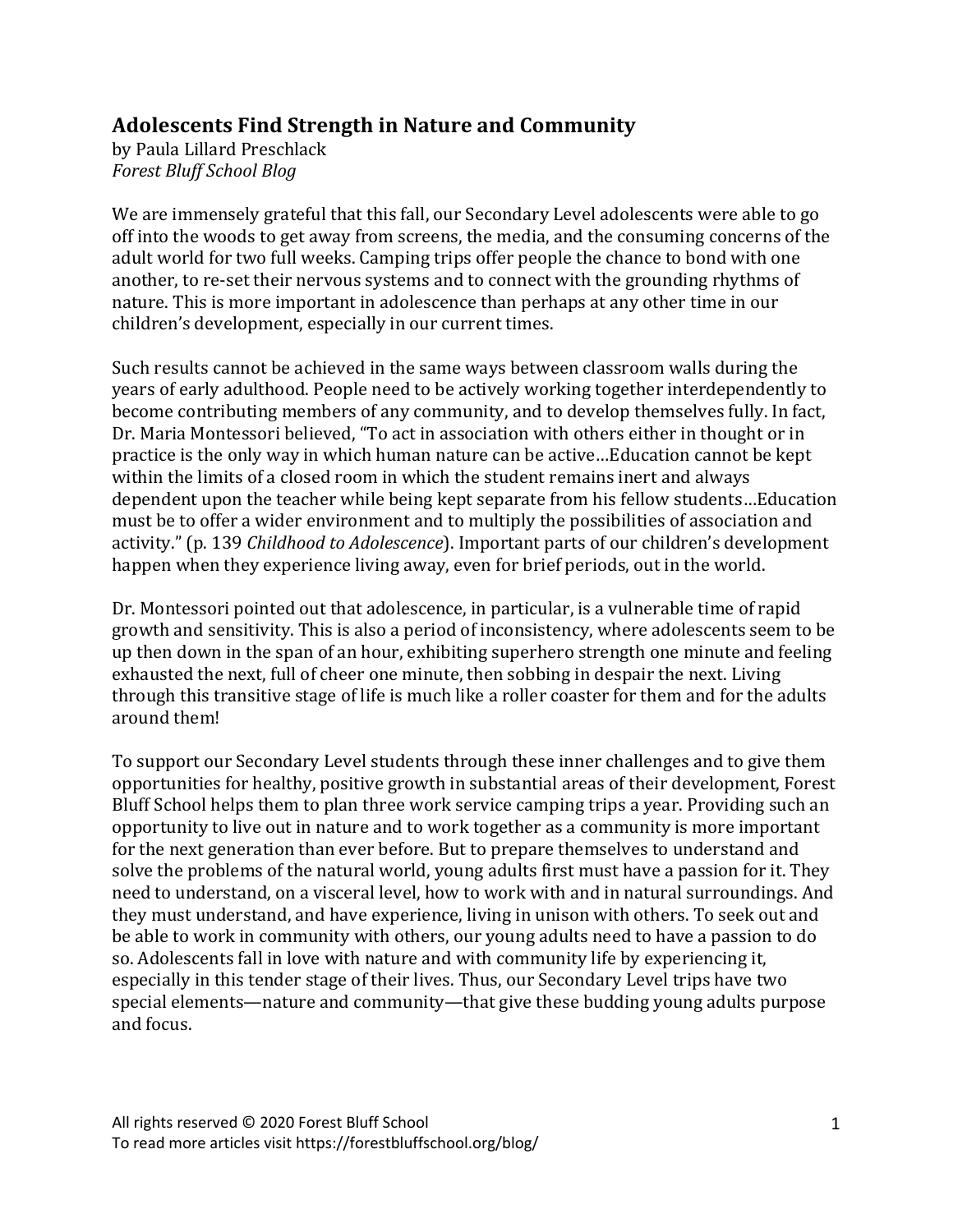### **Learning to Love Nature**

Montessori education capitalizes on the relationship between human beings and nature from the very beginning; in early childhood, children develop a connection with nature by experiencing it sensorially and fall in love with it. The natural world becomes their home. They come to respect the natural world in a physical way, as we see when our youngest children learn to tenderly wash the leaves of a houseplant in the Young Children's Community and Primary classrooms.

In their elementary years, Montessori children learn to respect the natural world in an intellectual way, learning about photosynthesis and the interdependencies in nature. They are awed by the miracles of creation and evolution. Using their imaginative powers, children personify plants and animals to recognize what their purposes and motivations are.

Now in early adolescence, Montessori children learn to respect nature on an emotional level, where they can understand that we need the natural world and it benefits from us as well. They come to realize and feel, "The natural world heals me, and I can physically help the natural ecosystems around me. I *belong* here, I am *part* of it, and it is a part of me." Living outdoors in nature on camping trips helps them to feel this deeply.

In later adolescence, young adults will be ready to take that respect, love, and sense of belonging and connection and turn it into a bigger mission. High school students can see that we are all interwoven and each has a job to do; they are ready to internalize this intellectually. They realize that humanity and nature work together. If they have had all this preparation leading up to it, then by university, our children are ready to help others understand this. They want to affect the world and make a change—make a difference. It is important not to expect this level of maturity in childhood or early adolescence, but to allow each stage to fully develop on this path. Adulthood is a point of arrival. All of this grows out of that first seed of love for the natural world.

As examples of these experiences, our students saw beautiful, natural sights on this last fall trip. They saw juvenile eagles and osprey catching the air currents off the bluff where they were camping and working. They saw the leaves turn yellow and fall off the trees. They lay outside on the ground gazing up at the stars at night and learned names of constellations from one another. In such ways, nature supported the children and inspired them. Such peaceful moments in natural surroundings builds that deep love for our environment and a timeless concern for it.

## Learning to Love Community

Like the importance of developing a sincere love for nature, it is immensely important that our children develop love for humanity in order to become a part of it. From that love comes a burning passion to help others and to devote themselves to society. Montessori pointed out that the young adult cannot, "take part in the functioning of a society for which he lacks all feeling." (M. Montessori, *From Childhood to Adolescence*.) So, it is imperative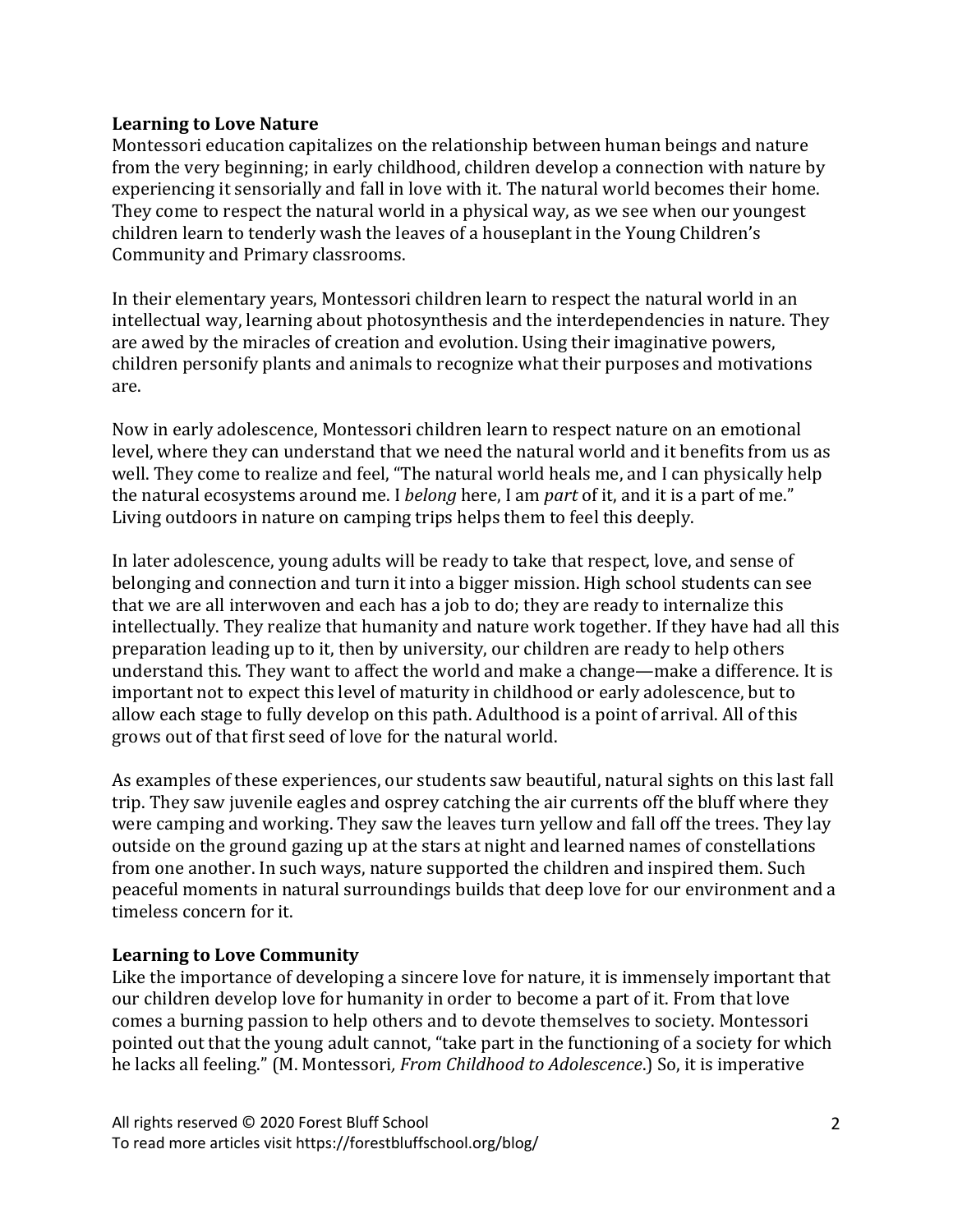that in this time when COVID causes greater isolation from one another, our young adults experience real community life.

Every evening on the fall trip, the Secondary Level students made a campfire. They sat around it out under the stars and shared what went well that day, what they thought they could do better the next day, funniest moments. They also thanked one another for what each had done for the group. In these ways, our adolescents cultivate a proactive attitude towards solving problems and a daily habit of expressing gratitude. Some of the most common "thank yous" mentioned were for patience for a classmate, volunteering for a task, persevering to finish a hard task together.

There were also many funny moments to recollect every day. Over the course of the trip, there was a lot of laughing, playing outdoor games, and singing together.

Living in community supports adolescents. They develop a fondness for one other, they laugh hard together, and they help one another. For example, we heard that on this last trip, one boy observantly helped a girl who was struggling to figure out the sequence of cleaning the dishes, (made more complex with COVID safety guidelines). Adults later remarked at how he patiently, calmly, kindly talked her through it and made suggestions. Such interactions build a deep trust between individuals. Adolescents get to grow from such experiences, and they bond in a friendship more like family members than classmates.

# **Being Challenged to Grow Strong**

Adolescents are supported by the natural world and by living in community, but they are also deeply *challenged* by these two factors. Nature, for instance, challenges our students in many ways: it can be very cold at night and in the mornings, and on this last trip, there was more than one cold, rainy morning of trying to cook and eat breakfast outside. There are spiders that can find their way into tents, causing unexpected irritation and fear. Living out in nature  $24/7$  is uncomfortable and requires campers to adjust by making changes to their attire and ways of doing things, in order to get comfortable.

Living in community also challenges adolescents. They have to work with each other all the time. When they are tired, they may want to put down their shovels and walk back to the tents to rest. But if the work isn't done yet, that isn't an option if they want to stay part of the group. They each must persist through personal discomfort. When they are cooking and cleaning up, students have to collaborate, even with personalities who see things differently. They have to fine tune their systems of working together until they can make progress without conflict. They develop their own substantial rhythm.

These numerous social interactions pose challenges to grow from. Young adults get better and better at navigating through community life on a camping trip, where common tasks must be done and there's no escape. A student cannot just go off on his or her own; each is forced to work together and figure it out as a community. Each person's well-being depends on it. Adolescents are incredibly capable; in fact, as they mature, we even see them serve themselves last, after preparing food for others.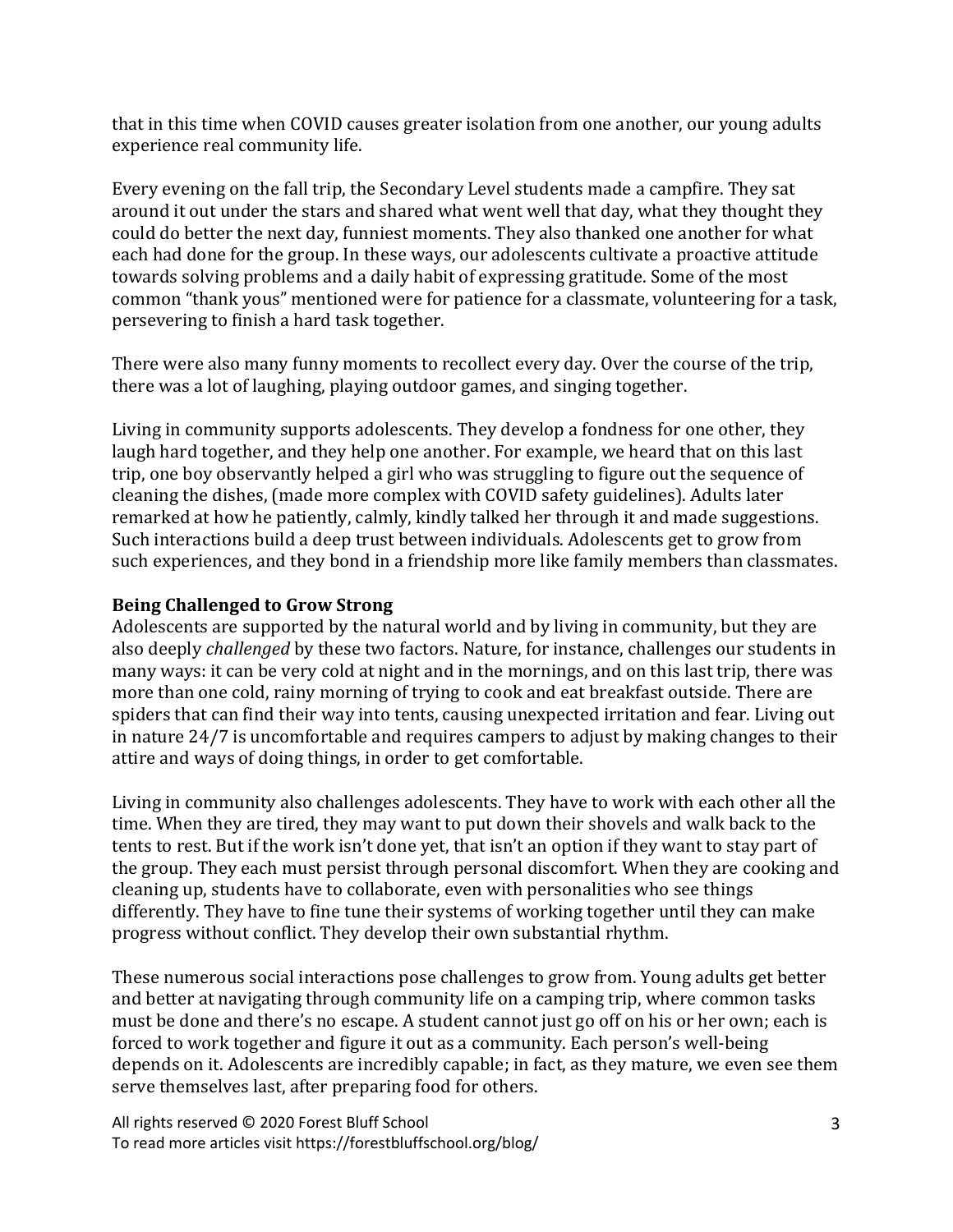Every new situation when living in nature and in community challenges young adults to grow in meaningful ways and prepares them for adulthood. Perhaps just as importantly, the Secondary Level trips foster a deep love for nature and community that will shape how our young people approach life when they become adults.

### **Doing Hard Work**

Over the two weeks of the fall trip, our Secondary Level students threw themselves into physical tasks of service work. They cleared buckthorn, shoveled trenches to re-rout water, cleaned up an outdoor camp chapel, and laid grass seed. They replaced rotted fence posts and beams, dug holes for signposts, reorganized a utility building, cleared out a barn attic, painted an old barn, and fixed wire fencing. The eleven adolescents accomplished an amazing amount of physical work in just 12 days. They felt good about it! This was hard work that involved trekking up and down steep hills numerous times a day, in the heat, and pushing themselves. It was very demanding and, therefore, deeply satisfying.

The Secondary Level Directors who lived with the students on this recent trip said, "It's just magical up there." They were referring to more than just the physical beauty of the rural St. Croix region of Wisconsin, however: It was the relationships the class formed in that setting that made the trip so profound. The adolescents developed their relationships through hard work, and they returned home to school as a family.

### **When Adolescents Return Home**

When preparing Forest Bluff parents to welcome their adolescents home after the two weeks away, we remind them that the purpose of the trips was to introduce some challenges into their children's lives so that they could build emotional strength. Overcoming reasonable challenges helps children develop self-esteem and confidence. This is key during this more turbulent stage of life. Inevitably, our Secondary students come home needing to share stories of their personal struggles with their parents. Sometimes the first stories parents hear may be the ones involving the hardest moments! What adolescents need in return is validation and sincere admiration from the adults around them. 

Parents can validate their children by responding with respect, by commenting on how the stories prove that their children have become so strong and capable. The adolescents-with their stories of struggles and triumphs-are just trying to convey, "I was deeply challenged; this wasn't so easy for me." They need their parents' response to be, "And I'm so proud of you; you did it on your own, without me there to protect you or tell you what to do. You did it!" Going off on a two-week trip is about developing independence at an age when young adults need to know they will be able to survive life without their parents always present. With their peers and adult mentors there to support them, our students find that they can accomplish many difficult tasks in life. They come home taller and prouder.

Following a Secondary Level trip, we also introduce the idea to parents that when their child re-enters the family, the dynamic of child and parents may shift a bit. This is a

All rights reserved © 2020 Forest Bluff School To read more articles visit https://forestbluffschool.org/blog/